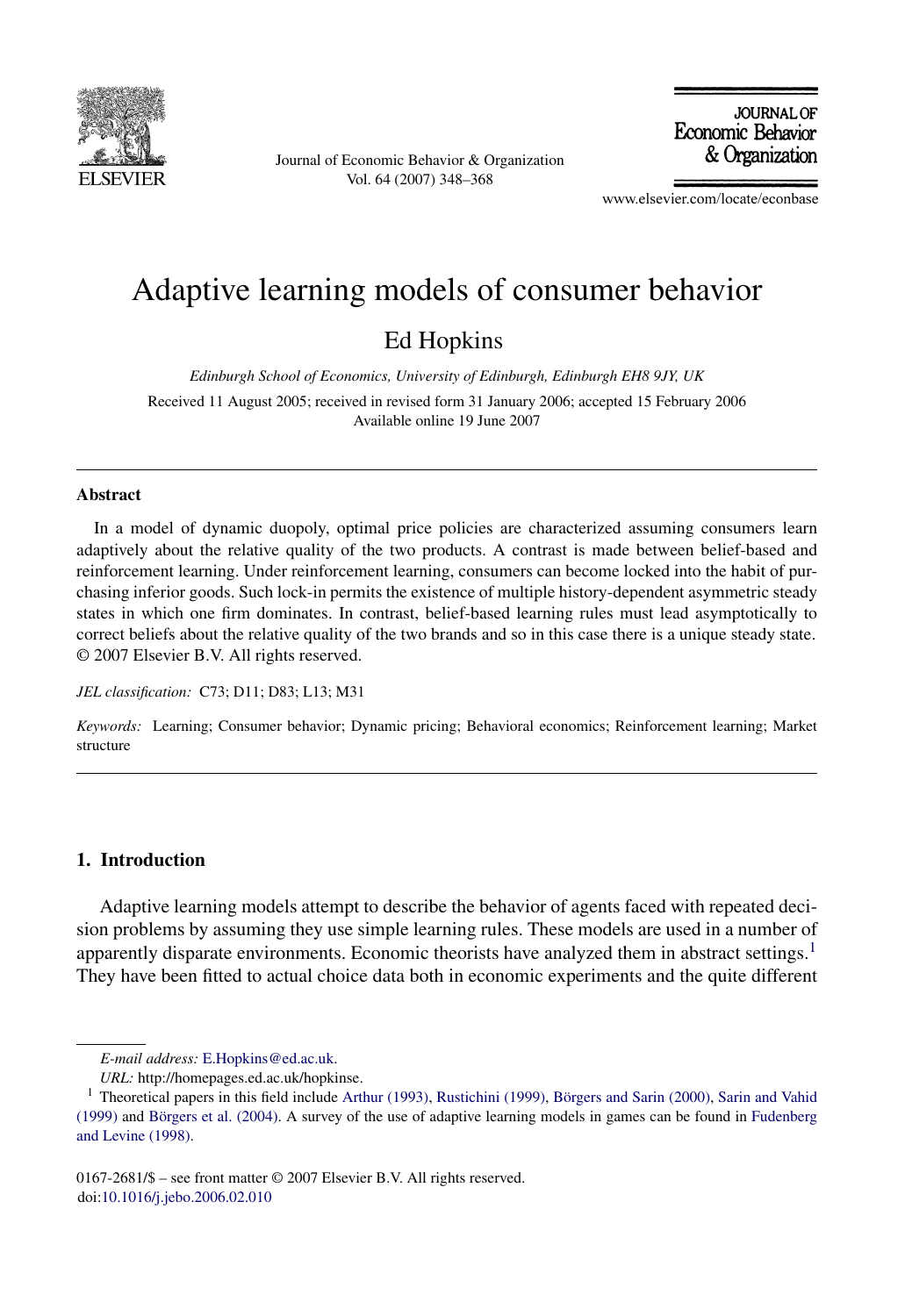context of the empirical analysis of consumer behavior.<sup>2</sup> Despite differences in aims and terminology, some models of dynamic choice found in empirical marketing analysis are essentially the same as those used in economic theory. This research in marketing supports the experimental evidence that even simple adaptive learning models can help to explain human behavior. In the context of econometric work on experimental data, there has been an active debate as to whether the more sophisticated belief-based models or very simple reinforcement learning models offer the better fit. Up to now, this has been of interest because it throws light upon human reasoning processes. However, if the same question is considered in the context of consumer choice, there may be significant practical implications to consider as well.

This paper investigates the hypothesis that whether consumer behavior is best described by belief-based or reinforcement learning may have a significant impact on market organization. In particular, we examine a model of dynamic duopoly where consumers learn about the relative quality of the two different brands. The product is an experience good and so information is partial: consumers only learn the payoff to the good they actually consume. First, we investigate a reinforcement type learning model where more familiar products have a greater probability of being selected. Consequently, consumers can become locked into inferior choices. Such lock-in permits the existence of multiple history-dependent steady states. When multiple steady states exist, even if the two firms are identical in terms of costs and product quality, the symmetric outcome is unstable: one firm must dominate. This outcome under reinforcement learning is then contrasted with the outcome under belief-based learning. This form of learning leads to correct beliefs about relative quality even under partial information. Firms can influence consumer opinion only in the short run: if consumers' initial estimate of a firm's quality is high (low), it has an incentive to charge above (below) the myopic price in order to slow (speed up) learning. Given the convergence of beliefs to the unique correct outcome, the firms must converge to a unique steady state where prices are the same as under complete information. This paper, therefore, shows that the small differences in the learning rules, between belief-based and reinforcement learning, can have dramatic effects on market outcomes.

The situation to be modelled can be thought of as a consumer going on a regular basis to a supermarket to buy a grocery item and choosing between two competing brands. This type of decision has several aspects which I would like to emphasize. First, the prices for the competing brands are usually clearly marked on the shelves. Thus, the learning the consumer has to undertake is not about prices or their distribution. However, the goods in question are typically experience goods. One has to take them home and consume them before their quality is known. Second, quality in this context is very often subjective and imprecise, for example, whether a food product tastes good. Third, because each successive purchase decision is relatively unimportant to an individual consumer, a model of boundedly rational behavior may explain actual choices well. Such boundedly rational agents may have a impression of quality that is ambiguous and difficult to measure against past experience. As a consequence, it may be very difficult to be confident about *relative* quality. For example, I think I like the brand I bought today, but is it clearly better than the one I bought last month? Indeed, in this paper it is assumed that the consumption experience is noisy and memory is imperfect.

The formal model of price competition analyzed here is derived from that of [Chintagunta](#page--1-0) [and Rao \(1996\),](#page--1-0) who similarly consider a dynamic duopoly with adaptive consumers. Their

<sup>2</sup> Empirical work includes [Erev and Roth \(1998\),](#page--1-0) [Camerer and Ho \(1999\),](#page--1-0) [Erev and Barron \(2005\)](#page--1-0) and [Blume et al.](#page--1-0) [\(2002\). E](#page--1-0)xamples of work in marketing are [Chintagunta and Rao \(1996\),](#page--1-0) [Seetharaman and Chintagunta \(1998\)](#page--1-0) and [Ho](#page--1-0) [and Chong \(1999\).](#page--1-0)